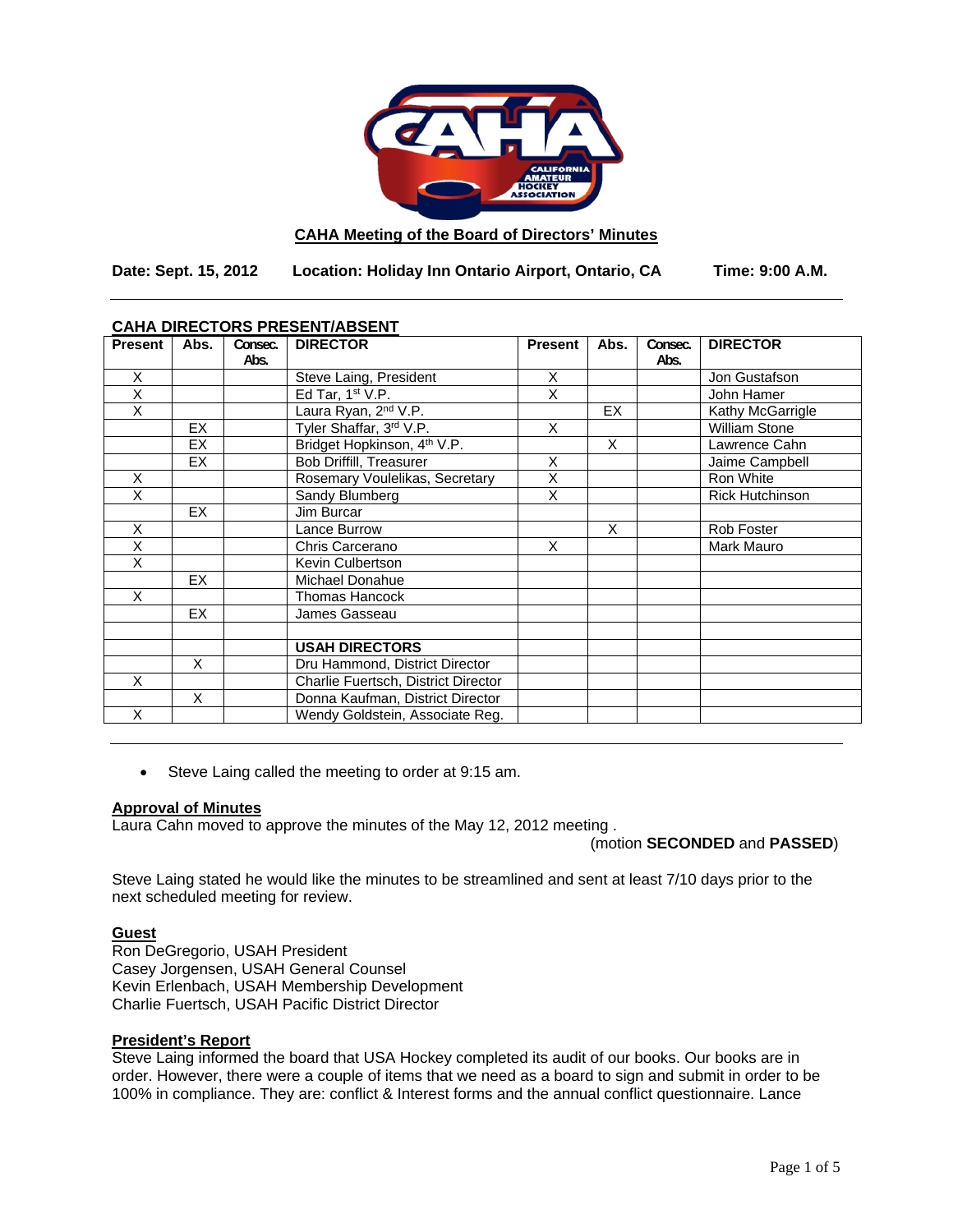## **President's Report (cont'd)**

Burrow will collect and review the questionnaires. In addition, we will need to post our 990 Tax forms on the web site or a link to the Attorney General's web site. Some recommendations from the audit are:

- 1- Bi-Annual review of the books and bank statements ~ perform a periodic self-audit
- 2- Purchase of additional Crime insurance ~ currently there is some coverage but it does not cover crime embezzlement

The Russia trip is moving along now. Jaime Campbell has done an exceptional job as the families' liaison. We missed one minor passport requirement of two additional photos. Selections were made: five boys and five girls and two coaches, one male, Brent Kinsberry and one female, Emily Teachout. The tickets, the itinerary, etc. has all been purchased and finalized. The trip is for the players only, no additional families permitted.

Steve Laing reported that the sled hockey equipment for Disabled Hockey has been purchased and delivered. CAHA is putting together another sled hockey event. The next one is in the North Ventura area, date TBD. Pacific District purchased equipment for this as well, helmets, pads, sticks, etc. CAHA needs someone from this board to be the Disabled Hockey liaison.

## **Financial Report**

Bob Driffill is absent. Steve Laing distributed the financials dated July 1 to August 31, 2012 as well as the 2012-2013 budget. Thomas Hancock moved to approve the financials and the budget as presented. (motion **SECONDED** and **PASSED**)

#### **Member Services**

Jaime Campbell informed the board that the CAHA membership renewal forms is available online. Renewals have the option to pay online or mail in their payment. However, new membership associations must mail in their forms and payment. Laura Cahn asked if an email was sent to the clubs in July. Jaime Campbell thanked Chris Carcerano for his efforts in getting PayPal and the Member services online registration up and running for CAHA.

## **Concussion Committee Report**

William Stone reported that the committee has been very busy with their first year's charter of educating and making people aware of concussions. They have held seminars across the state, distributed flyers and implemented forms. The committee is very confident that everyone is fully aware of CAHA's Concussion Awareness policy. To date, there have been 3 concussions with two incidents of concussions at the Valencia Labor Day tournament. Concerns were raised about the coaches and managers ability of recognizing concussions. Sandy Blumberg stated that she does not understand why coaches are not signing the same type of acknowledgment form that parents are mandated to. William Stone stated that the NHL did a study and found that 78% of all concussions come from shoulder and elbow contact to the head. Some of the things that William has implemented at his association, Tri-Valley, are the following: they have implemented having two concussion volunteer monitors per team, they are looking at having athletic trainers for the majority of their Norcal games and they have done baseline testing using the Wells Fargo program for Pee Wee and above ages. William Stone stated that the next step the committee will be working on is to propose a recovery program for next year.

## **Safe Sport Program Report**

Sandy Blumberg stated that the Safe Sport program initiative of educating member associations is well under way. Sandy Blumberg is the CAHA program director for the state. Jaime Campbell has been appointed the SCAHA representative and she is waiting for Norcal's program representative to be announced. The Safe Sport program will be in effect next year. The program is a comprehensive package of policies dealing with emotional and physical abuse that insures that all of our players are safe. Sandy reported on the feedback resulting from her educational seminars across the state. Steve Laing is the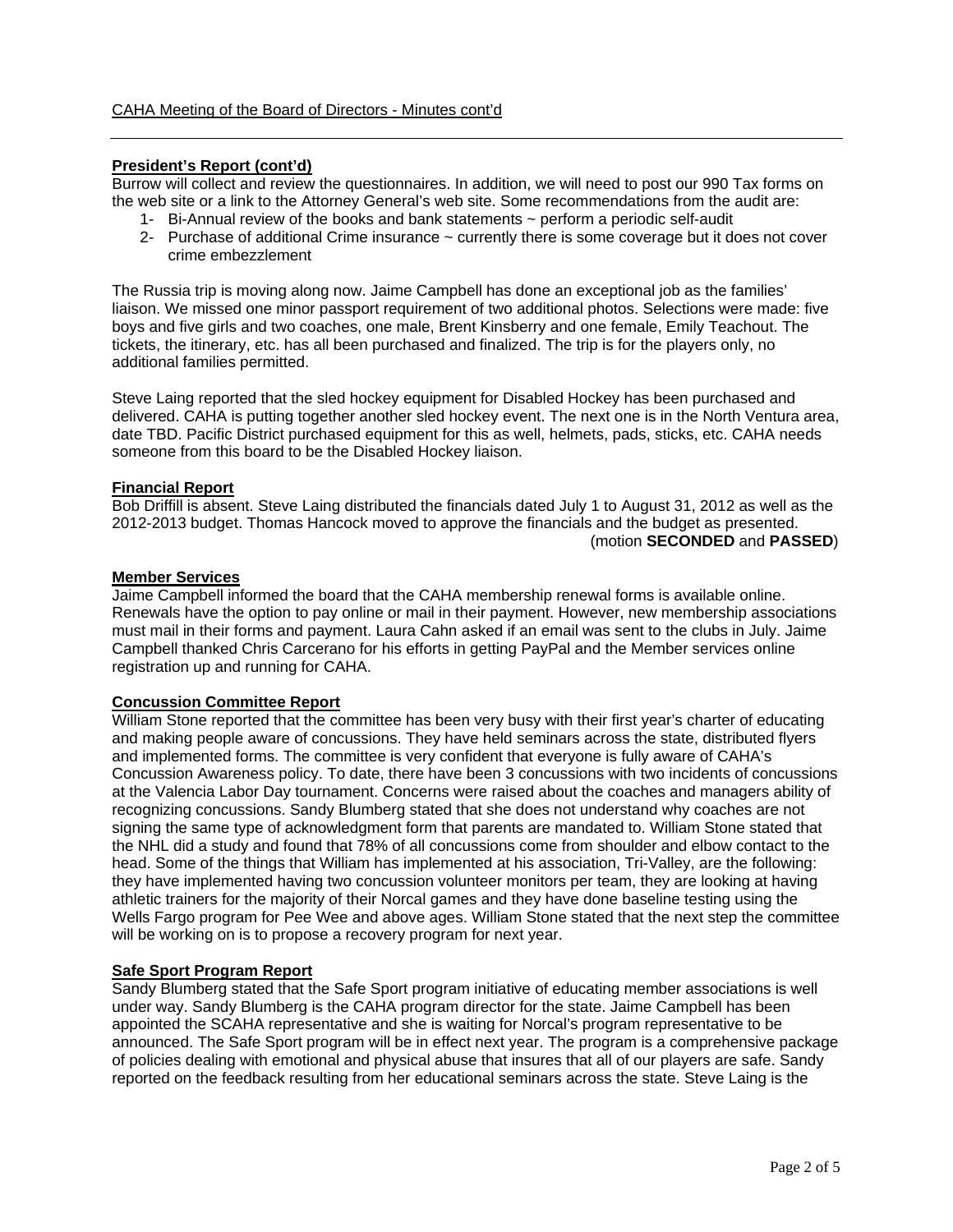### **Safe Sport Program Report (cont'd)**

Pacific District representative. They will be conducting seminars in Washington; Northern California High School league as well as a presentation during the Districts in Alaska in March.

Casey Jorgensen informed the board that there are procedures in place for reporting (whistle blowers) directly or to the coordinators. Casey Jorgensen summarized the history of the Safe Sport Program. Having this type of comprehensive program sends a clear message to potential predators to deter them from getting involved in our programs. USA Hockey has yet to finalize the training modules with the vendor to make them more hockey specific. They are looking at a cost of  $\sim$  \$10-\$12 for each module. The length of the modules is approximately 90 minutes. He stated that currently there is free training available for non-hockey specific modules on the USOC site free of charge. The web site is: safesport.org.

The Safe Sport Handbook is a living document. USA Hockey will be reviewing any possible changes to the handbook at its winter meeting.

#### **Pacific District Report**

Charlie Fuertsch informed the board that Dru Hammond was elected as a Pacific district director. The Pacific District board has increased its involvement at the National level. Donna Kaufman is now on the Executive Committee. At the October District meeting they will be reviewing positions and roles on their board.

The District is looking for a replacement for Bruce Urban for the District Development camp. They will be continuing with the 14U Multi- District camp in Colorado Springs. As for the Multi District Festival at Kent State, they are still reviewing whether they will be continuing with this camp. In the past couple of years they have been struggling with the lack of interest at the 15U level.

Charlie Fuertsch informed the board that the District is looking to put in place a more formalized plan for the sled hockey program for Disabled Hockey at the District level.

This year is a rule change year. If anyone has any rule change proposals they should submit them to Charlie or Steve by November 1, 2012 for consideration.

Dru Hammond was elected to replace Dennis Sorensen whose remaining term was for one year. Dru Hammond is running for Pacific District Director. Nominations are due by December 31, 2012. The next District meeting is on October 27 in Seattle.

#### **USA Hockey Report**

Ron DeGregorio stated that USA Hockey works very hard at the development of players, coaches and parents and supports its volunteers and non-volunteers.

Kevin Erlenbach stated that the 8U division has grown by 20% across the nation. California has had growth in back to back years at the 8U level. There are more 8U players playing youth hockey now than there has ever been before. USA Hockey has many programs in place to keep these players playing hockey as well as attracting new players. Kevin summarized the various USA Hockey programs, they are: The 2 and 2 Challenge, Try Hockey for Free Day, Girls' Hockey Weekend, Conversion Program and the ADM Red, White and Blue program.

#### **Disputes Resolutions & Penalty Review Report**

Ed Tar informed the board that it has been rather quiet since the last meeting in May. They had one hearing resulting from an Axiom alert. They conducted a hearing earlier this morning also stemming from an Axiom Alert. They scheduled one at noon today for abuse of an official, but they had a no show. And finally, they will be holding a hearing after the meeting today for an adult player for abuse of an official as well.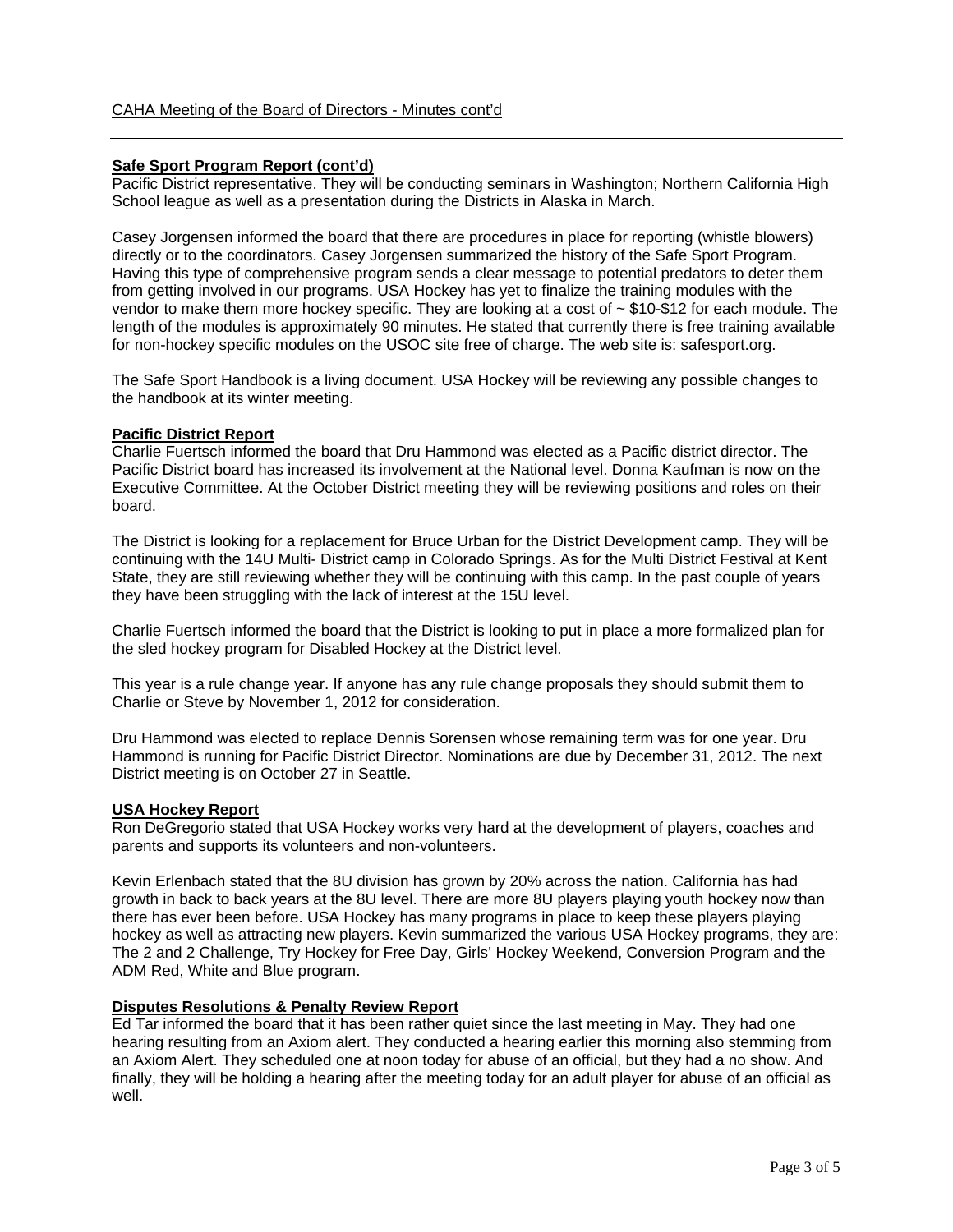## **Select Camp**

Ed Tar informed the board that he will have more information available at the November meeting.

#### **Youth Council**

Laura Cahn reported that Youth Council is recommending the following dates and venues for the state championships:

| Tier I Playoffs (all divisions)  | February 8-10 | El Segundo  |
|----------------------------------|---------------|-------------|
| Tier II Playoffs (all divisions) | March 15-17   | Simi Valley |
| A/B Playoffs (all divisions)     | April 12-14   | San Jose    |

John Hamer moved to approve Youth Council's recommendations for the dates and venues of the state playoffs as presented. (motion **SECONDED** and **PASSED**)

Laura Cahn informed the board that we have a new Tier I Commissioner, Kevin Culbertson. So far the number of teams declared (today, September 15 is the deadline for Tier declarations) at the Tier I level is: **Tier I Division** 

- 18U 4 Teams
- 16U 8 Teams with 7 teams playoff bound
- 14U 7 Teams with 7 teams playoff bound
- 12U 7 Teams with 6 teams playoff bound

At the Tier II level, Youth Council also has a new commissioner, Robert Foster. So far the number of Tier II teams declared is 59 teams. We will have a better picture after today, once all of the rosters have been submitted.

#### **Tier II Division**

- 18U 13 Teams
- 16U 15 Teams
- 14U 16 Teams
- 12U 15 Teams

Laura Cahn informed the board that the make-up of this year's Youth Council is comprised of seven-(7) members of which four-(4) members are new. Youth Council has been very busy reviewing waiver requests to the new CAHA Rule 7.21 (c) regarding out-of-state players. (see page 41 of the guidebook). Laura Cahn distributed a handout itemizing the number of out-of-state players currently on CAHA team rosters. Youth Council is asking the board to review this rule for next season.

John Hamer informed the board that there are 16 High School teams declared in the state. Nine-(9) of the teams are pure teams and two-(2) are combination teams. There will be a High School jamboree in Vacaville on Oct. 27. John Hamer reiterated that CAHA allows dual rostering for players on High School teams.

#### **Finance Committee**

Mark Mauro informed the board that one of our CD's is up for renewal October 19, 2012. The CD currently has ~ \$101,000. Mark Mauro is recommending that we renew at the current rate and extend it to 13 months. Sandy Blumberg moved to approve the extension and renewal of the CD as presented. (motion **SECONDED** and **PASSED**)

#### **Tournaments**

Sandy Blumberg informed the board she is working on creating medals for the individual awards and will have more to report on at the next meeting.